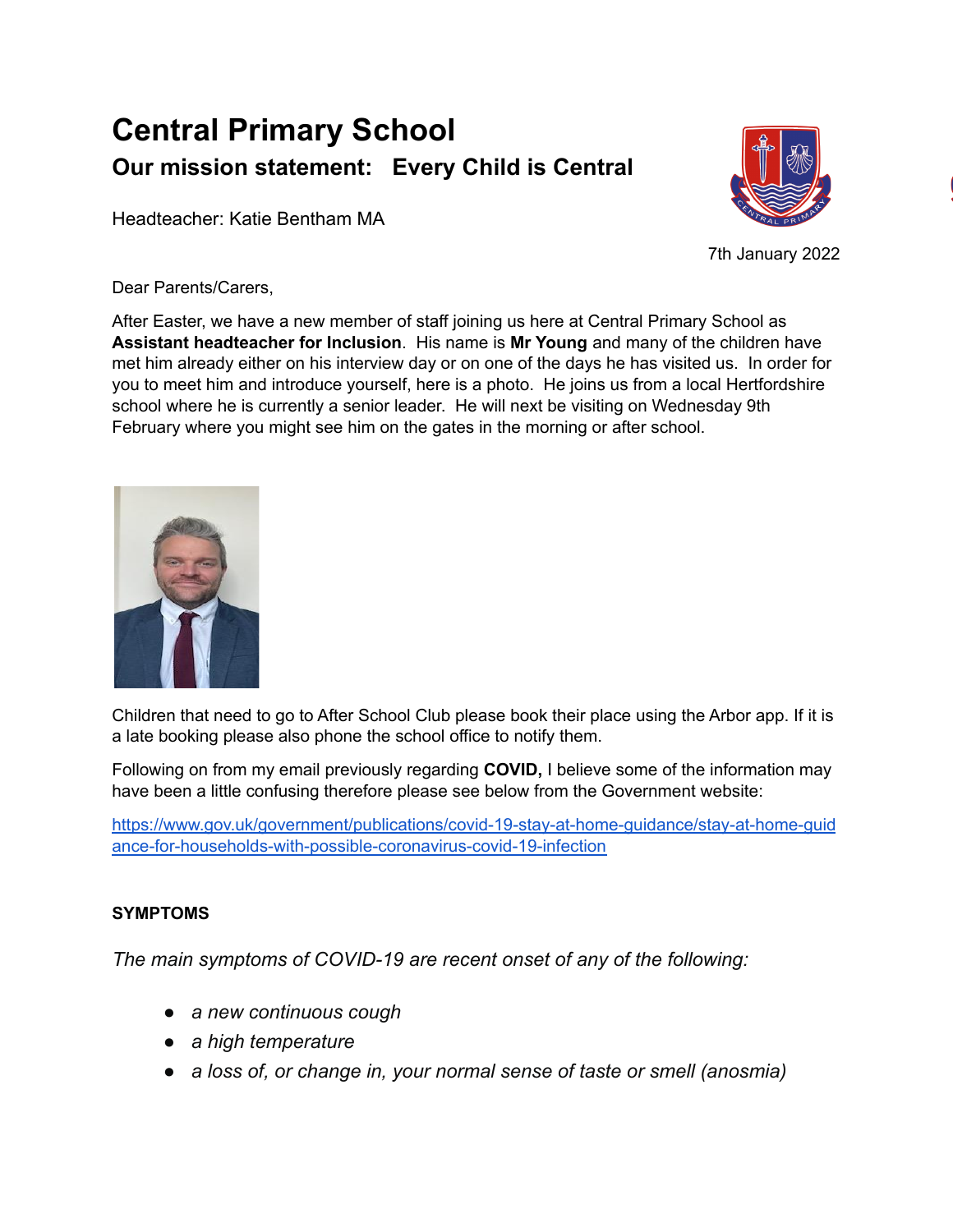*For most people, COVID-19 will be a mild illness. However, if you have any of the symptoms listed above, even if your symptoms are mild, stay at home and [arrange](https://www.gov.uk/get-coronavirus-test) to [have](https://www.gov.uk/get-coronavirus-test) a test. You do not need to take a PCR test if you have already taken an LFD test and the result was positive.*

*There are several other symptoms linked with COVID-19. These symptoms may have another cause and are not on their own a reason to have a COVID-19 PCR test. If you are concerned about your symptoms, seek medical advice.*

*If you have received one or more doses of COVID-19 vaccine and have any of the main symptoms of COVID-19 or have received a positive LFD or PCR test result, you should still follow this guidance. This is because it is still possible to get COVID-19 and spread it to others, even if you are vaccinated.*

This chart below also helps to highlight when self isolation can end and can also be seen on the above web page.

## **Examples of when to end self-isolation if you have had COVID-19 symptoms or have received a positive COVID-19 test result**